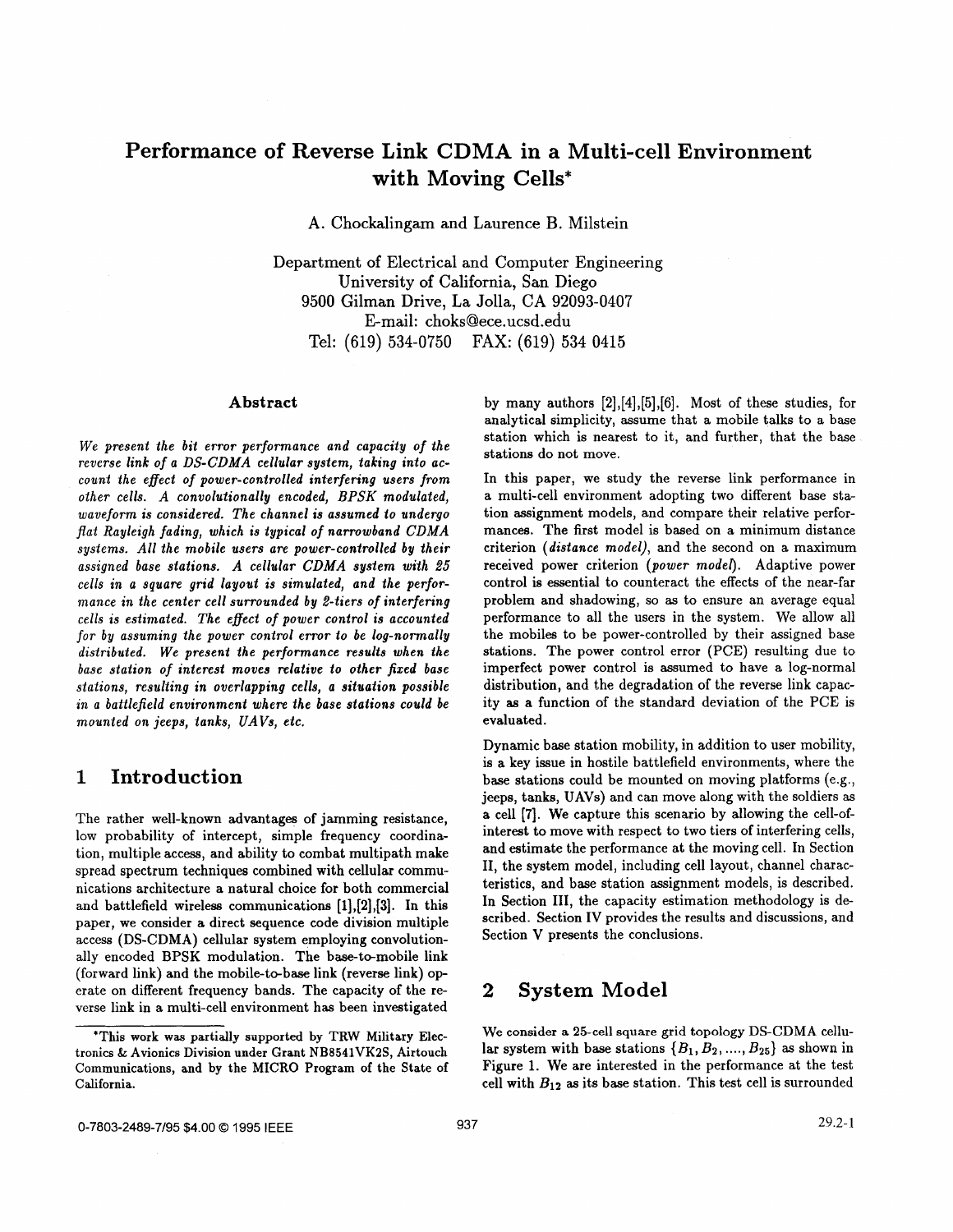| $\mathcal{L}_{20}$    | $\mathbf{z}_H$   | $\mathbf{r}_{22}$ | $\mathbf{z}_2$ | $\mathbf{r}_{\mathbf{x}}$       |
|-----------------------|------------------|-------------------|----------------|---------------------------------|
| $\delta_{jj}$         | $\mathbf{z}_R^*$ | ÷'n.              | ۰,             | $\cdot_{\scriptscriptstyle{D}}$ |
| $\boldsymbol{s}_{10}$ | $\eta_{H}$       | ردوءا             | þ.,            | $\mathbf{r}_H$                  |
| $\mathbf{s}_s$        | $\mathbf{z}_6$   | $\mathbf{r}_i$    | $\mathbf{a}_i$ | $\mathbf{r}_p$                  |
| $\mathbf{s}_o$        | $\mathbf{s}_I$   | $\mathbf{r}_i$    | $\mathbf{r}_j$ | $\mathbf{r}_d$                  |

Figure **1:** 25-cell square grid layout.

by two tiers of interfering cells. Tier-I has 8 interfering cells and tier-I1 has **16** interfering cells. Asynchronous mobile users are assumed to be randomly located in the system with a uniform density of *K* users-per-cell-area. Each user communicates with its base station on the reverse link using coherent BPSK modulation and direct sequence spreading. The spreading sequences have a common chip rate of  $\frac{1}{T}$ , where  $T_c = \frac{T_b}{N_c}$ .  $T_b$  and  $T_c$  are the bit and chip durations, repectively, and  $N_c$  is the processing gain.

We consider the channel relevant to a narrowband CDMA system, which is modelled by flat Rayleigh fading (i.e., the coherence bandwidth of the channel is assumed to be larger than the bandwidth of the signal) and shadowing. The factors that affect the received signal power are the distance and shadow losses. We adopt a standard distance loss model, namely, received power is inversely proportional to the distance raised to the power  $\nu$ , where the propagation exponent  $\nu$  varies in the range 2 to 5.5 depending on the environment. Apart from the attenuation due to distance, the signal also experiences loss due to shadowing which is caused by blockage **(e.g.,** buildings, hills, foliage, etc). It has been shown through measurements that shadow loss **has** a log-normal distribution with standard deviation  $\sigma_s$  in the range **4** to **12** dB **[8].** Thus, the received signal power is proportional to the  $10^{(\zeta/10)}d^{-\nu}$ , where *d* is the distance between the mobile and the base, and  $\zeta$  is Gaussian random variable with zero mean and standard deviation  $\sigma$ , dB.

Each mobile user's transmission on the reverse link is power controlled by its assigned base station. Due to adaptive power control, the signals from all in-cell users arrive at the base station with nominally equal power (except for the Rayleigh fading factor which represents the residual fading that varies too rapidly to be tracked out by the adaptive power control). The interfering signals from the out-of-cell users are compensated for distance and shadow losses to their own assigned base stations. Thus, the interference due to an out-of-cell user (assigned to base station  $B_m$ ), at the desired user's base station *Bo,* is proportional to two factors, namely, a) attenuation caused by distance and shadowing to

the desired user's base station  $B_0$ , and b) the effect of power control to compensate for the attenuation to the base station of the out-of-cell interferer  $B_m$ . That is,

$$
I(d_0, d_m) \propto \left(\frac{10^{(\zeta_0/10)}}{d_0} \right) \left(\frac{d_m^{\nu}}{10^{(\zeta_m/10)}}\right) \tag{1}
$$

where  $d_m$ ,  $d_0$  are the distances of the out-of-cell interfering user to its own base station  $B_m$ , and the desired user's base station  $B_0$ , respectively. The variables  $\zeta_m$  and  $\zeta_0$  are shadow parameters which are assumed to be independent, Gaussian random variables with zero means and equal standard deviations of  $\sigma$ , dB.

#### *Base Station Assignment*

We consider two different models **for** base station assignment, *wiz.,* **1)** distance model, and **2)** power model.

#### *Distance model*

In model 1, a mobile user is assigned to the base station  $B_x$ to which the mobile-tebase *distance is minimized,* i.e., *2* is the **base** station index for which

$$
d_x = \min\{d_y\}, \quad y \in \{0, 1, 2, ..., 24\}.
$$

This model is used in **[7]** for analytical simplicity. In reality, due to fading and shadowing, the base station from which a mobile user receives the maximum power need not be the closest one.

#### *Power model*

Model **2** considers both distance and shadow losses for the **base** allocation. Here, a mobile user is assigned to a base station  $B_x$  for which the base-to-mobile *received power* is *mazimized,* i.e., **z** is the base station index for which

$$
d_x^{-\nu}10^{(\zeta_x/10)} = \max\left\{d_y^{-\nu}10^{(\zeta_y/10)}\right\} \quad y \in \{0, 1, 2, ..., 24\}.
$$

In addition to the above two models, we also consider an approximation to the power model, used in **[2].** 

The received signal at the test base station  $B_{12}$  is given by

$$
r(t) = \sum_{k=1}^{25K} A\lambda_k \alpha_k \gamma_k b_k (t - \tau_k) c_k (t - \tau_k) \cos(\omega_o t + \phi_k) + n_w(t),
$$
\n(2)

where

$$
\gamma_k = \begin{cases} 1 & \text{if } k = \text{in-cell user} \\ \left(\frac{d_{m_k}}{d_{12_k}}\right)^{\nu/2} 10^{\left(\zeta_{12_k} - \zeta_{m_k}\right)/20} & \text{if } k = \text{other-cell user.} \end{cases}
$$

In  $(2)$ ,  $\{\tau_k\}$  represents the random delays which are independent and uniformly distributed in [0,T<sub>b</sub>], and  $\{\phi_k\}$ , where  $\phi_k = \theta_k - \omega_o \tau_k$ , represents the independent identically distributed random carrier phases uniformly distributed in *[O,*   $2\pi$ . The thermal noise term,  $n_w(t)$ , is additive white Gaussian with two-sided power spectral density  $\eta_o/2$ ,  $\alpha_k$  is a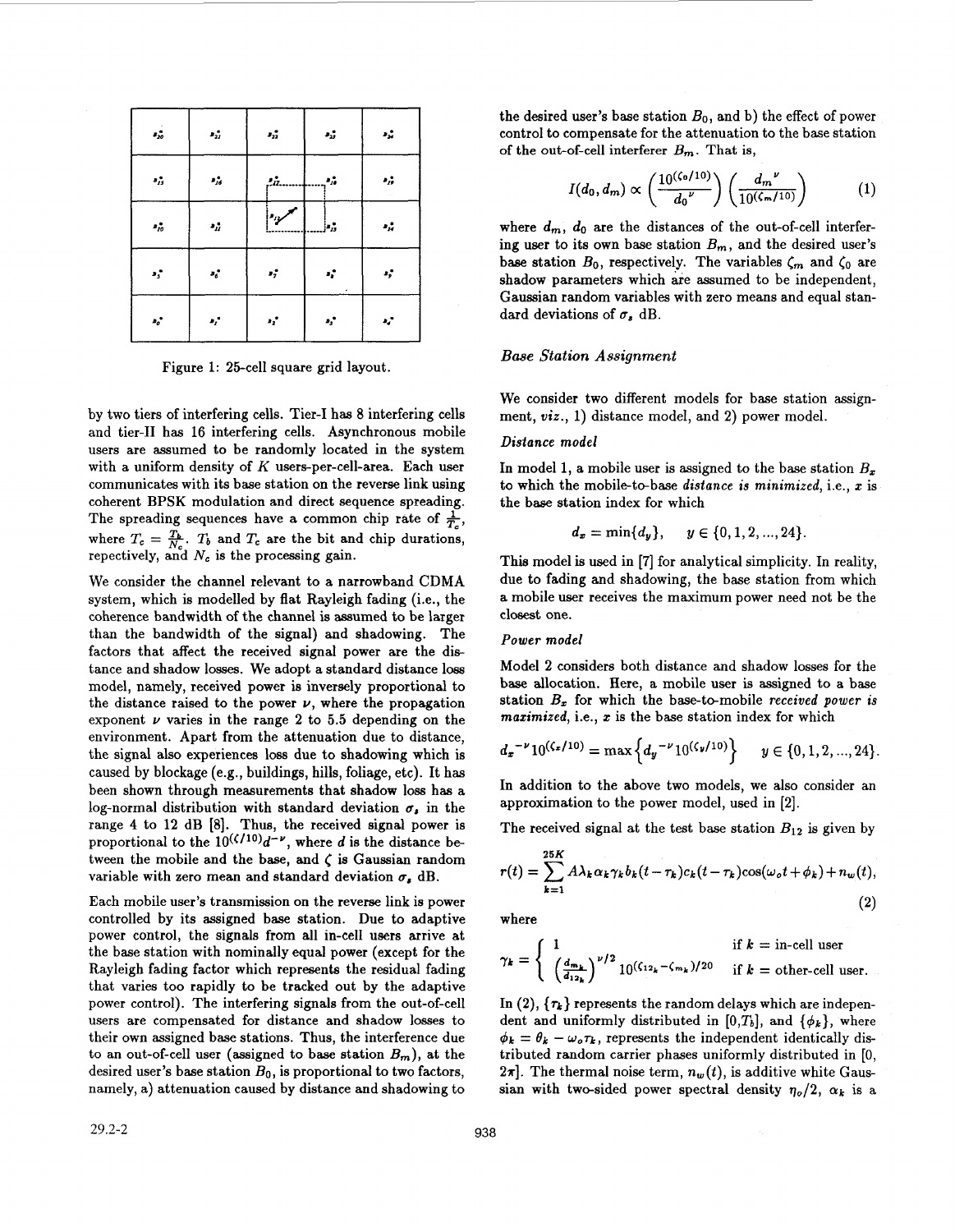Rayleigh random variable representing fading due to multipath, and  $\lambda_k$  is the power control error which is a random variable log-normally distributed with standard deviation  $\sigma_e$  dB (i.e.,  $\lambda_k = 10^{(\frac{\chi}{20})}$ , where the variable *X* follows a normal distribution). At the receiver, the signal is coherently despread and demodulated.

## **3 Capacity Estimation**

A quasi-analytic approach is adopted to estimate the bit error performance, and thus the capacity on the reverse link of the DS-CDMA system. We first estimate the uncoded bit error performance of the system at different system parameter settings through large scale simulations. We assume *perfect interleaving,* and evaluate an upper bound on the coded bit error performance of the system using convolutional codes with hard decision Viterbi decoding. For convolutional codes with hard decision Viterbi decoding, the BER transfer characteristic can be upper-bounded by the well known transfer function bound

$$
p_o < \sum_{i=x_f}^{\infty} \beta_i P(i), \tag{3}
$$

where  $x_f$  is the free distance of the code, and  $\{\beta_i\}$  are the coefficients in the expansion of the derivative of  $T(D, N)$ , the transfer function (or generating function) of the code, evaluated at  $N = 1$  [9].  $P(i)$  is the probability of selecting an incorrect path, which can be bounded by the expression

$$
P(i) < [4p(1-p)]^{i/2}, \tag{4}
$$

where p is the uncoded BER. From the coded bit error performance, we then estimate the system capacity, which is defined **as** the number of simultaneous **users** that can be supported while maintaining an acceptable BER performance needed by the specific application (e.g.,  $10^{-3}$  for voice).

#### *Simulation*

The reverse link of the 25-cell DS-CDMA cellular system model described above has been simulated, with and without the test-cell motion. When there is no cell motion, all the base stations are kept static. New, random, user 10 cation and shadow fading processes are generated in each simulation run and the average bit error performance at the test cell is computed. In the moving-cell case, a quasi-static model is assumed. That is, the base station  $B_{12}$  and the mobiles in the test cell area are moved into an adjacent cell's boundaries, and the BER is computed with the test-cell stationary at different positions in its range of motion. Note that the cell geometries become distorted and take random shapes when one accounts for base station movement.

A set of CDMA simulation tools developed in *C* language has been used to synthesise the simulation program.



Figure 2: Uncoded BER *us* number of mobile users per cell  $(K)$  for different base allocation models. Static base stations. No AWGN.  $\sigma_s = 6$  dB.  $\sigma_e = 0$  dB.

Random binary sequences of length 127 are used **as** the spreading codes for different users. All the users transmit asynchronously with different time delays  $\tau_k$  with respect to the user-of-interest associated with the test base station  $B_{12}$ , such that  $\tau_k$  is chosen randomly in the set  $\{0, T_s, 2T_s, ..., (N_cJ - 1)T_s\}$ , where  $T_s$  is the sampling interval, and *J* is the number of samples per chip. A sampling rate corresponding to **4** samples per chip is employed. Consistent with the previous studies [2],[7], the propagation exponent  $\nu$  is taken to be 4 in all the simulations. System parameters such **as** the number of mobile users per cell (K), the shadow loss parameter  $(\sigma_s)$ , the standard deviation of the power control error  $(\sigma_e)$ , and the distance and direction of the test-cell motion, are varied in the simulation program to study their affect on the system performance.

### **4 Results and Discussion**

First, we simulate the static base stations scenario to evaluate and compare the uncoded bit error performance of the system under the two different base allocation models. The simulation results with model 1 are compared with the analytical results of [7]. Figure **2** shows the simulated bit error rate performance of the reverse link **as** a function of number of mobile **users** per cell (K) when there **is** no AWGN, no power control error (i.e.,  $\sigma_e = 0$  dB), and the shadow parameter  $\sigma_s$  is 6 dB. The analytical performance, as per [7], **for the 25-cell square grid layout is also plotted. The analyt**ical and simulation results for the distance model (model 1) of base allocation are in close agreement with each other. In addition, use of base allocation model **2** (power model) show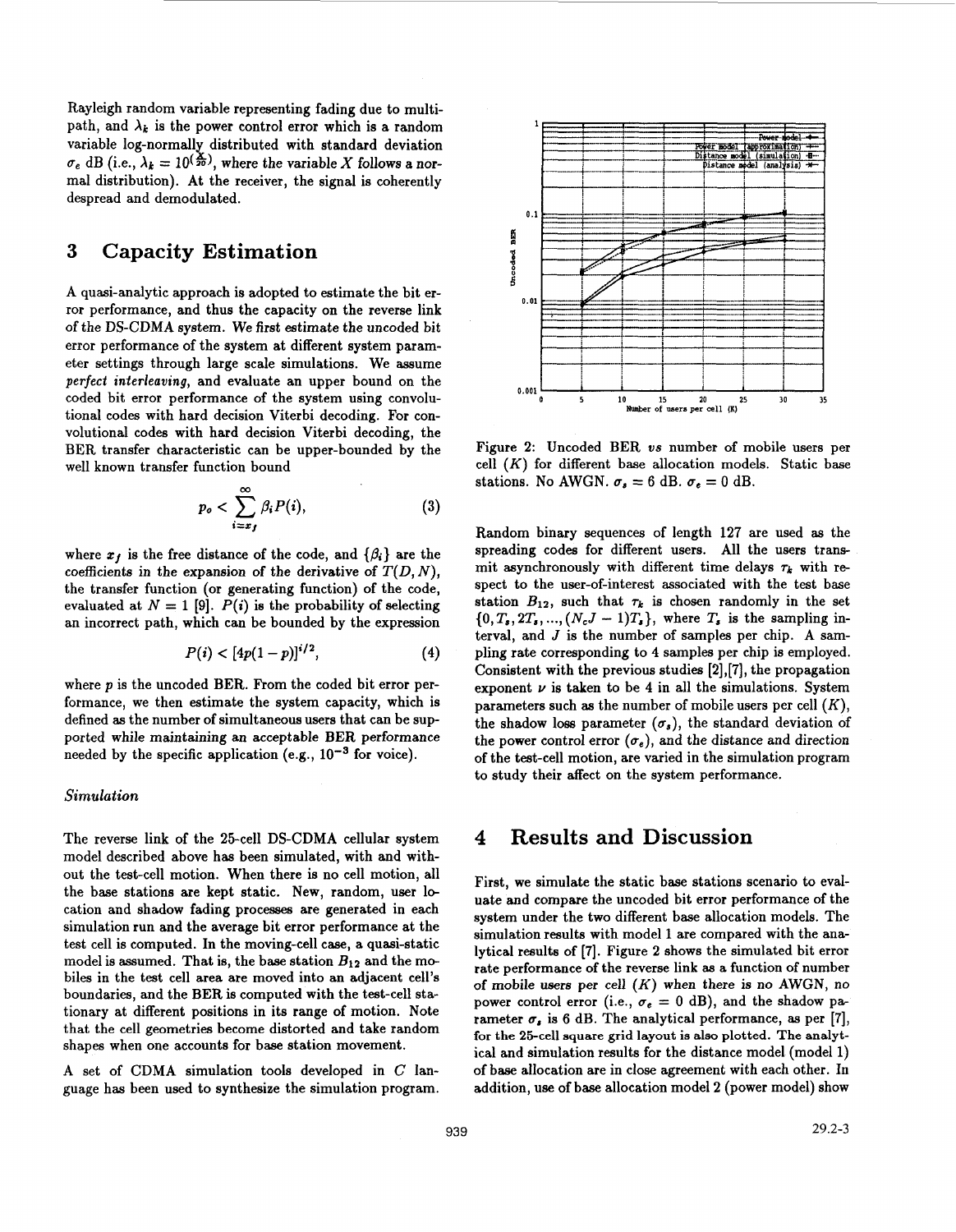

Figure 3: Upper bound of the coded BER *vs* number of mobile users per cell *(K).* Static base stations. No AWGN.  $\sigma_s = 8$  dB. *a*) Single cell case;  $\sigma_e = 0$  dB. *b*) 25-cell case;  $\sigma_e = 0$  dB, 1dB, 2 dB.

better BER performance compared to model 1. This is be cause an other-cell user, though nearest to its assigned base station, may have a small shadow loss to the base station-ofinterest, causing severe multiple access interference. The interference analysis presented in **[2]** uses an approximation to the power model of base allocation to simplify the analysis. The BER performance using this approximation *(viz.,* distance model with additional power constraint) is also plotted and compared. The approximation is found to predict better performance than the distance model. However, it provides an under-estimate of the performance compared to the pure power model, **as** seen from Figure **2.** Since the power model is closer to reality, and offers better performance than other models, we will use this model for the rest of the simulations and discussion.

Next, we examine the effect of multiple access interference from adjacent cells, in conjunction with power control error, on the system capacity, again, for the static cell scenario. In Figure **3,** we plot the upper bound of the coded BER **as** a function of the number of users-per-cell, both **for** a single cell system and the 25-cell square grid layout. **A** rate-1/3 convolutional code of constraint length 9 with hard decision Viterbi decoding is used. The  $\{\beta_i\}$  coefficients in Equation 3 are taken from [10]. It is seen that, when  $\sigma_e = 0$  dB, a single cell system (without any adjacent cell interference) can support 33 simultaneous voice circuits, meeting a BER requirement of  $10^{-3}$ . However, for a 25-cell system, the number of simultaneous voice calls reduces to 21, amounting to a **36** % reduction in capacity. This result is in consistent with the results reported in [2]. Figure **3 also** shows the BER curves for a 25-cell system when the standard deviation of the PCE,  $\sigma_e$ , is both 1 dB and 2 dB. It is found that the capacity reduces to 19 users (around 10 % degradation



Figure **4:** Upper bound of the coded BER *vs* number of mobile users per cell *(K).* Test cell moving in the *horizontal*  direction. Distance moved, *z* = 0.0, 0.5, 0.707, 0.9. **No**  AWGN.  $\sigma_s = 8$  dB.  $\sigma_e = 0$  dB.

compared to the no PCE case) when  $\sigma_e = 1$  dB, and further degrades to 17 users (around **19** % degradation compared to the no PCE case) when  $\sigma_e = 2$  dB.

Finally, we simulate a moving cell scenario and estimate the capacity of the moving cell **as** a function of the degree of cell overlap and the direction of motion. Let *z* be the distance moved by the test-cell normalized with respect to the cell width. Because of the symmetry involved in the square grid layout, we evaluate the performance for the cases when the test-cell moves in both horizontal and diagonal directions. Figure **4** shows the BER performance at the test cell for various degrees of cell overlap in the horizontal direction. The various values of *z* considered are 0.0, 0.5, 0.707, and 0.9. Note that the value  $z = 0.0$  corresponds to the static base station scenario, and  $z = 0.5$  corresponds to the test base station being at the midpoint between the static location of  $B_{12}$  and that of  $B_{13}$ . It is seen that even when the test-cell moves close to  $B_{13}$  (e.g.,  $z = 0.9$ ), the capacity degradation compared to the static base stations scenario is only around 15 %, when  $\sigma_e = 0$  dB. This result is in contrast to the results reported in [7], where the capacity was shown to degrade drastically when the fractional cell overlap increases beyond a certain point. This discrepancy is attributed to the distance model of base allocation used in [?I, which gave pessimistic performance estimates.

Figure *5* gives the BER performance at the test-cell when it moves in a diagonal direction towards *Blg* between *B13* and  $B_{17}$ . Here, the value  $z = 0.707$  corresponds to the test base station being moved to the intersection of the cell boundaries of  $B_{13}$ ,  $B_{17}$ , and  $B_{18}$ . The values considered for shadow loss and PCE parameters are  $\sigma_s = 8$  dB and  $\sigma_e = 0$  dB, respectively. Note that again, a gradual degradation in capacity up to 15% is observed. Figure *6* illustrates the variation in